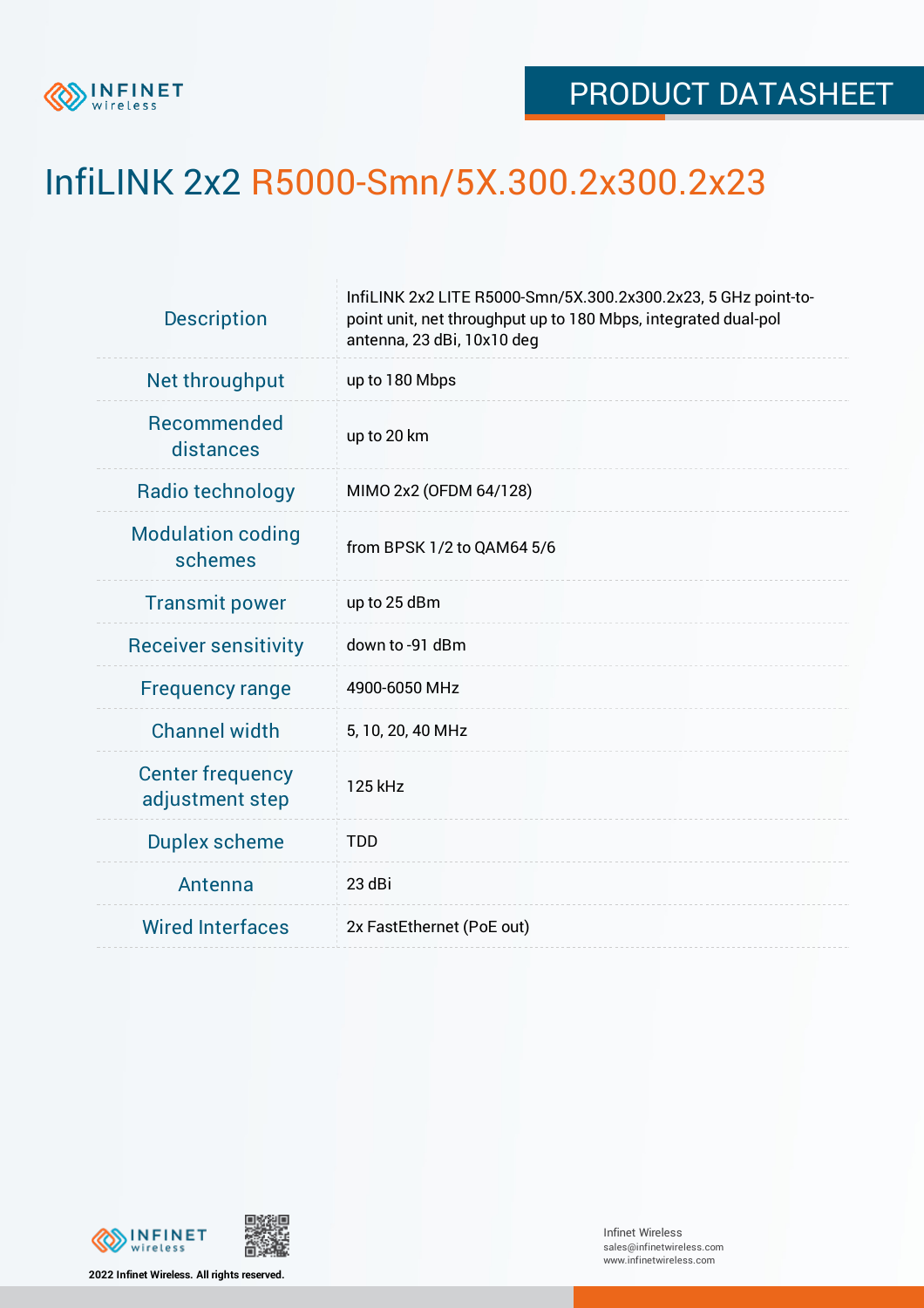

## PRODUCT DATASHEET

## InfiLINK 2x2 R5000-Smn/5X.300.2x300.2x23

| <b>Consumption</b>         | up to 15 W                                                                                                                                                                                                                                                                                                                       |                      |                |                 |      |                      |  |  |
|----------------------------|----------------------------------------------------------------------------------------------------------------------------------------------------------------------------------------------------------------------------------------------------------------------------------------------------------------------------------|----------------------|----------------|-----------------|------|----------------------|--|--|
| <b>Power options</b>       | 110-240 VAC @ 50/60 Hz, +956 VDC                                                                                                                                                                                                                                                                                                 |                      |                |                 |      |                      |  |  |
| <b>Outdoor Unit (ODU)</b>  | 305 x 305 x 61 mm, 1.9 kg                                                                                                                                                                                                                                                                                                        |                      |                |                 |      |                      |  |  |
|                            |                                                                                                                                                                                                                                                                                                                                  |                      |                |                 |      |                      |  |  |
| <b>Part Number Options</b> | Prefix                                                                                                                                                                                                                                                                                                                           | Freq.<br><b>Band</b> | <b>Bitrate</b> | Output<br>Power | Ant. | Capacity             |  |  |
|                            | <i>R5000-</i><br><b>Smn</b>                                                                                                                                                                                                                                                                                                      | 5X                   | 300            | 2x300           | 2x23 | 8<br>20<br>50<br>300 |  |  |
| <b>Part Number Example</b> | R5000-Smn/5X.300.2x300.2x23 50                                                                                                                                                                                                                                                                                                   |                      |                |                 |      |                      |  |  |
| <b>Packing List</b>        | - Outdoor unit R5000-Smn/5X.300.2x300.2x23 - 1 pcs.<br>- Power Supply IDU-CPE(48V) - 1 pcs.<br>- Power Cord - 1 pcs.<br>- Cable Gland - 2 pcs.<br>- Standard RJ-45 connector - 2 pcs.<br>- Shielded RJ-45 connector - 1 pcs.<br>- RJ-45 Plug Cap - 1 pcs.<br>- MONT-KIT-85 Mounting kit - 1 pcs.<br>- Quick Start Guide - 1 pcs. |                      |                |                 |      |                      |  |  |



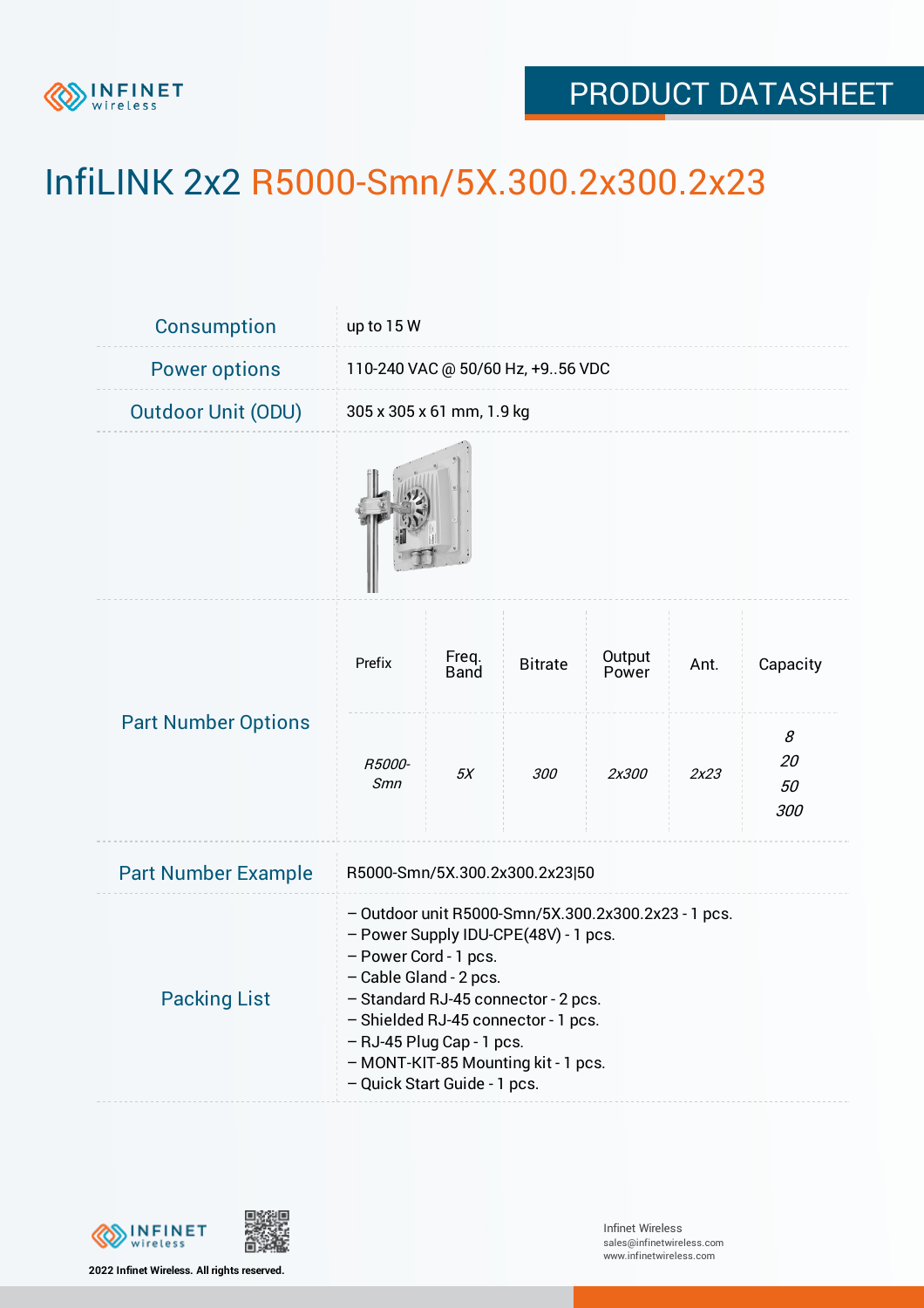

## PRODUCT DATASHEET

# InfiLINK 2x2 R5000-Smn/5X.300.2x300.2x23

### Features

#### **RADIO**

- **Voice/RTP Aware Superpacketing**
- **DFS**
- **Automatic Bitrate Control** Þ
- Þ **Automatic Transmit Power Control**
- ь **TDD synchronization using AUX-ODU-SYNC (excluding Smn/Lmn)**
- **Spectrum Analyzer mode** ۰
- **Channel testing tools** ١

#### **NETWORKING**

- **Ethernet-over-IP and IP-over-IP tunneling**
- Þ **ARP protocol support**
- ۱ **MAC/IP filtering**
- Þ **Full-fledged 2nd layer switch**
- Þ **RIPv2 / OSPFv2 /static routing**
- **L2/L3 Firewall** Þ
- **NAT (multipool, H.323-aware)** Þ
- Þ **DHCP client/server/relay**

#### **MANAGEMENT FEATURES**

- **Various Management Protocols: HTTP, HTTPS, Telnet, SSH, SNMP v1/2c/3 (MIB-II and proprietary MIBs)**
- **Graphical User Interface**
- **LED Indication: power status, wireless and wired link status, signal level**
- **Antenna alignment tool**
- ٠ **Automatic software update**
- **Online monitoring with proprietary EMS InfiMONITOR.**

#### **QUALITY-OF-SERVICE**

- **17 priority queues**
- **IEEE 802.1p support**
- **IP TOS / DiffServ support**
- ٠ **Full voice support**
- **Traffic limiting (absolute, relative, mixed)** ٠
- **Traffic redirection**